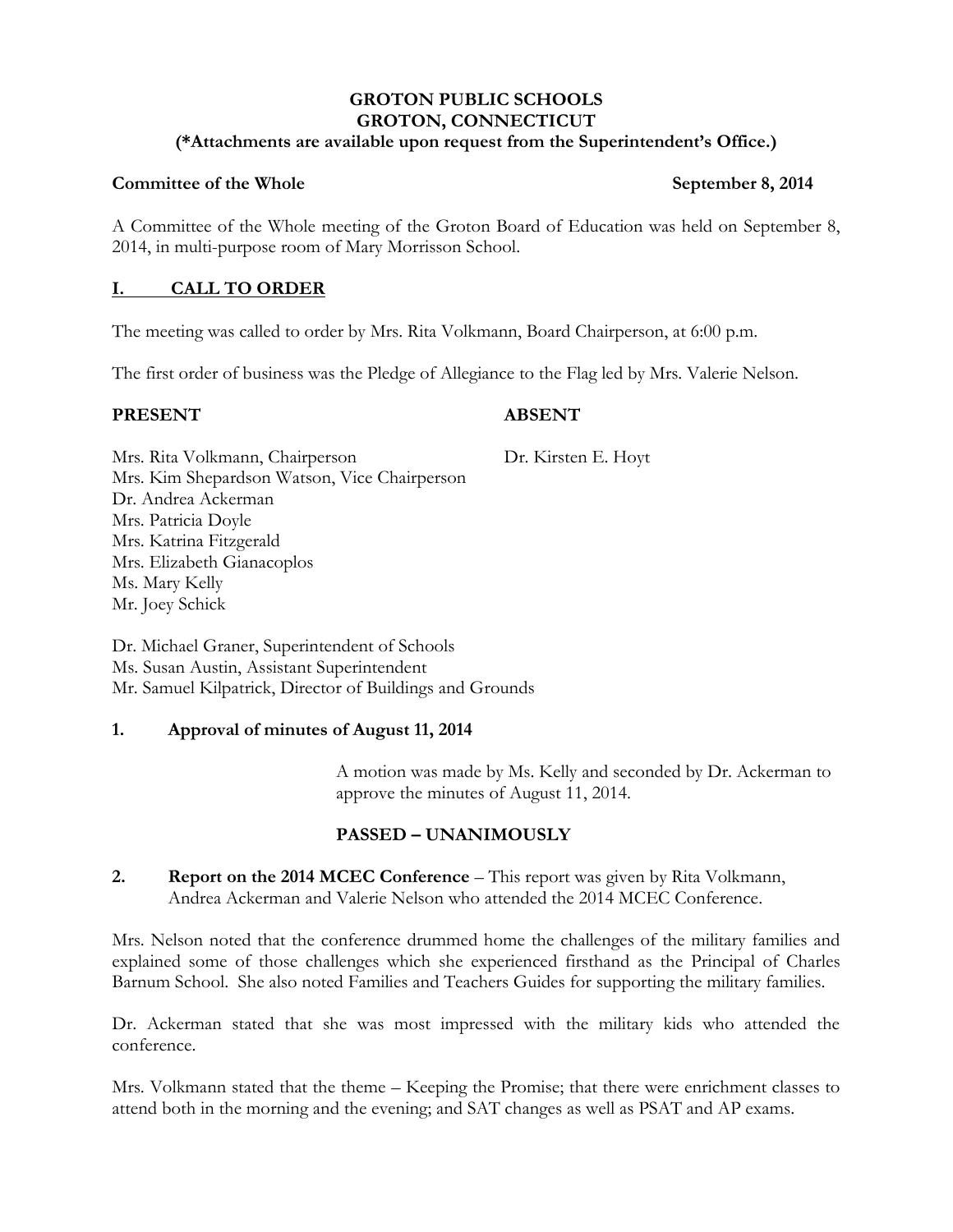## **Committee of the Whole September 8, 2014 Page 2**

Mrs. Nelson stated that the 2015Conference would be back in Washington at the same location.

# **3. Update on the pilot of the Cell Phone Policy**

Mrs. McGuire stated that the use of cell phones was allowed in the cafeteria and between classes and it was very successful. She stated that teachers allowed the use of cell phone in their classes. She noted that upon the first violation, the cell phone was taken away and the parent was called; second violation, the cell phone was taken and the parent had to pick it up.

Mrs. Gianacoplos asked what is happening at the middle school regarding cell phone use.

**4. Update on the Freshman Seminar Class** – This report was presented by Mr. McKenna, Assistant Principal of FHS, and Mrs. Deborah Jenkins, FHS Business Education Teacher.

Mr. McKenna stated that the Freshman Seminar Class has been in effect since 2010 and is a full year course. Mr. McKenna gave a brief overview of the class.

Mrs. Jenkins stated that she has been teaching the class from the start. She further stated that they are developing a Community Service project.

## **5. Review of the revised Board of Education Handbook**

The Board reviewed the revised Board Handbook.

# **6. Update on September 21, 2014 Board Retreat**

Dr. Graner stated that the September 21, 2014 Board Retreat will be held at the Nautilus Museum from 1:00 to 5:00 p.m.

## **7. Update regarding the Racial Imbalance letter**

Dr. Graner gave an overview of the Racial Imbalance letter dated May 12, 2014 and shared his proposed response.

# **8. Update regarding the Director of Teaching and Learning**

Ms. Austin stated that the posting closed last Friday; there were 25 candidates – 5 inside and 20 outside. She stated that they will hold interviews as quickly as possible.

# **9. Discussion regarding advertising banner on school facilities**

Dr. Graner stated that Thames Valley Communication (TVC) has made a request to hang banners on the football field and gym as well as provide \$3,500 to the district. Dr. Graner stated that no advertising is permitted in Groton Schools.